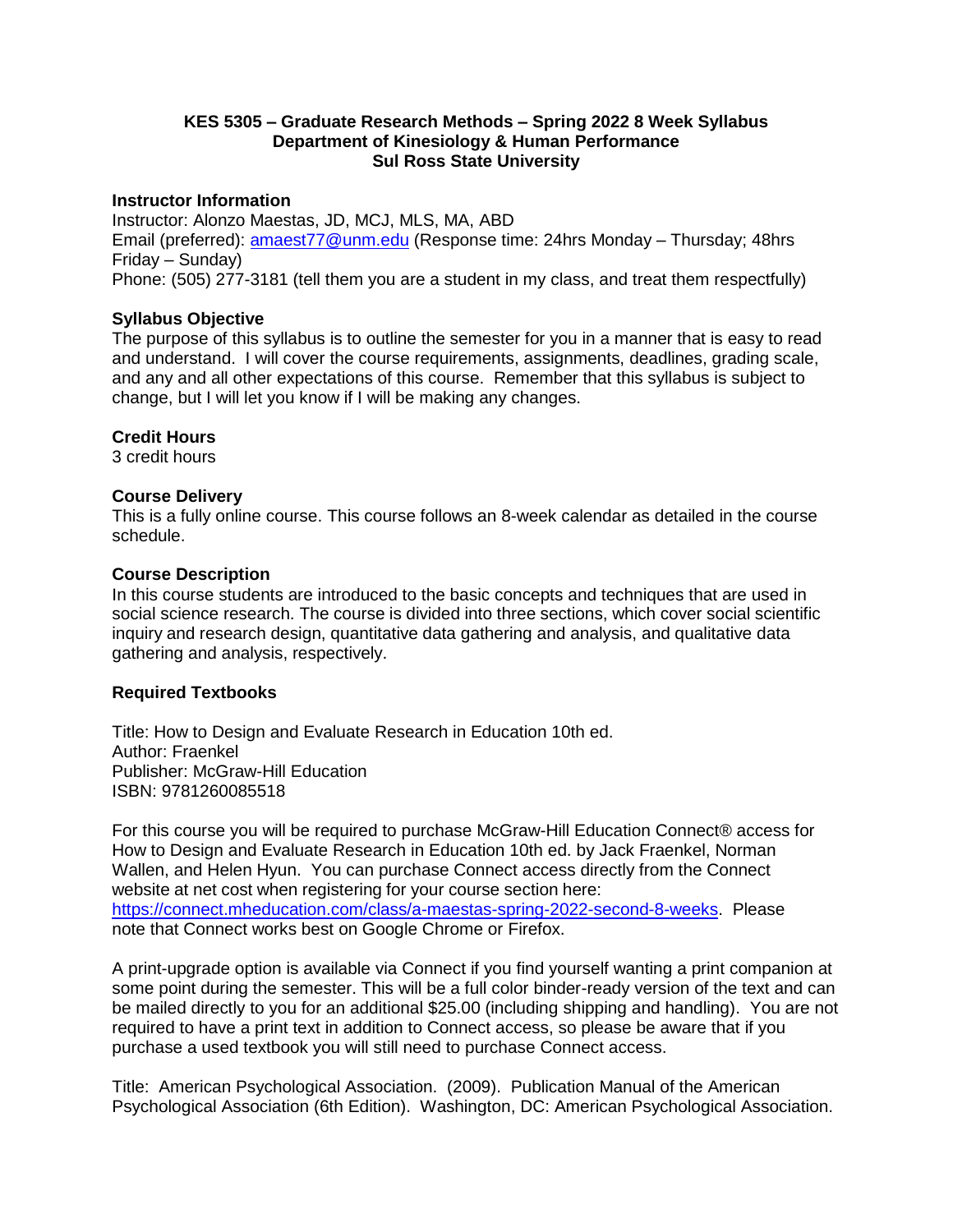Useful websites for APA style and textbook purchase: <http://www.apastyle.org/> <http://www.apastyle.org/pubmanual.html> <http://owl.english.purdue.edu/owl/resource/560/01/>

You will also need to access the SRSU Library to locate and download peer-reviewed, scholarly articles. For assistance, you may [Ask the Library](http://sulross.libanswers.com/) or contact the [Graduate Student Center](http://www.sulross.edu/section/309/graduate-student-center) for help.

# **Expectation Of Students**

Students are responsible for keeping up with the reading and are expected to read the assigned chapters and/or other posted readings prior to class in order to contribute to online discussion. Handouts distributed through Blackboard should be kept in a notebook in order to be referred to as necessary.

# **Student Learning Outcomes**

Students will:

A. Demonstrate their understanding of the basic principles and procedures of research methodology through weekly discussions and written assignments.

B. Critically evaluate both quantitative and qualitative research studies by conducting a literature review on a topic of interest to the student.

C. Define, give the significance of, and use key concepts in research ethics (particularly but not exclusively research with human subjects) as they apply to research design by creating and evaluating a proposed research study with informed consent documentation.

D. Evaluate and apply appropriate research methodology by creating a research design for a specific research project of their choice.

#### **Marketable Skills**

The following marketable skills are met in this course:

1. Collaboration – students will interact with one another through a multitude of class discussion boards

2. Communication – Through your discussion posts, you will learn to communicate what you have learned with your peers, and how to reply and respond to your peers.

3. Critical Thinking – students will be asked to critically decipher a multitude of real-world scenarios.

4. Career Management – students will develop the skills necessary to thrive in a management roll in their chosen profession.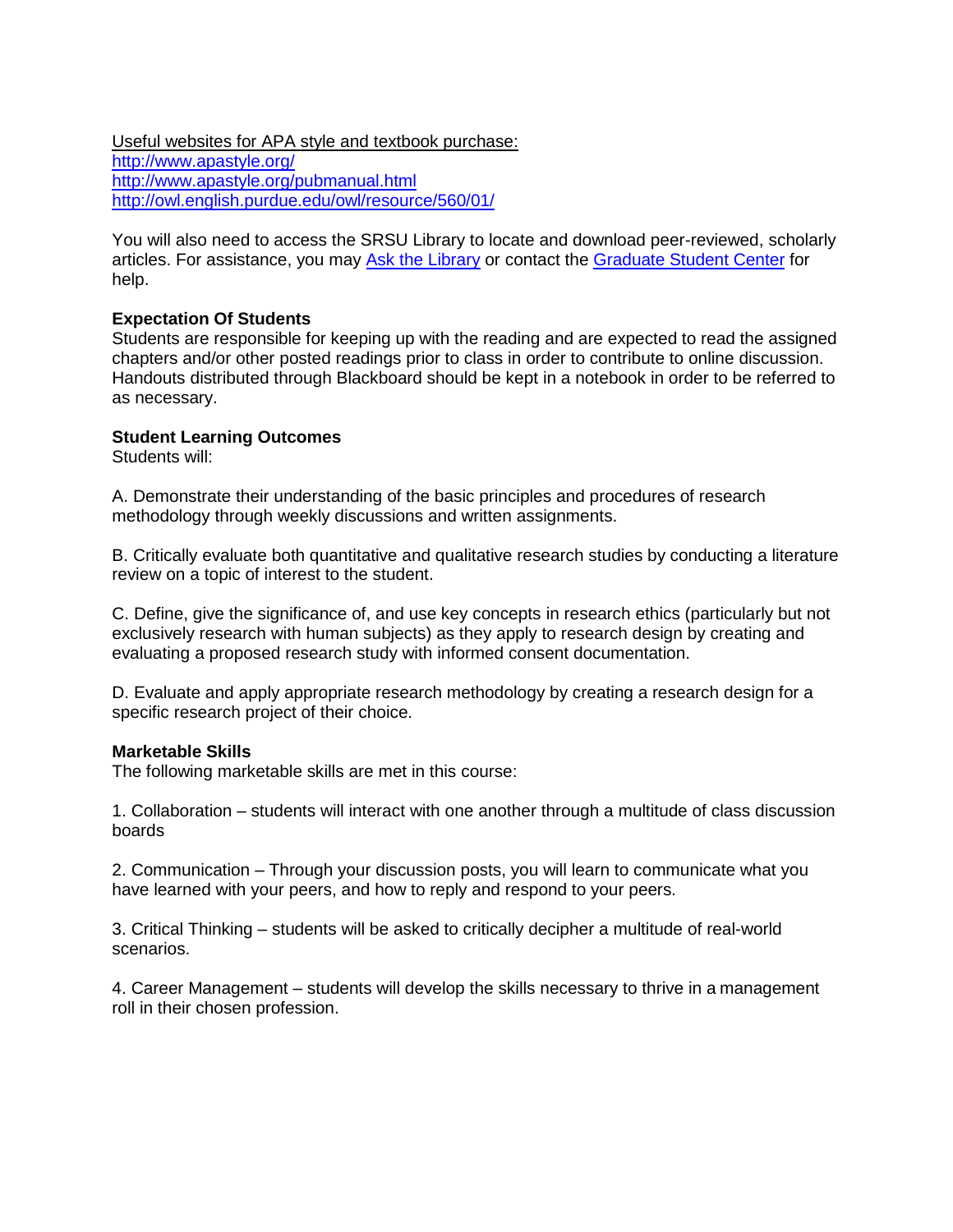#### **Introduction**



# Welcome!

My name is Alonzo Maestas (you can call me Alonzo or Mr. Maestas), and I will be your instructor for this course. I am looking forward to facilitating your learning in research methods. My training includes the following degrees: Bachelor of Arts, English Literature and Government (New Mexico State University, 2002); Juris Doctor (The University of New Mexico School of Law, 2009); Master of Criminal Justice (New Mexico State University, 2012); Master of Legal Studies, Sport Law and NCAA Compliance (Drexel University, 2017); Master of Arts, Athletic Coaching Education (Ball State University, 2018); and All But Dissertation, PhD program, Sport Administration (The University of New Mexico, expected August 2022).

I design my classes in a way that you can succeed; that being said, if you are having any problems with the course at any time during the semester, please reach out to me as soon as possible so we can work out an arrangement for you to get your work turned in. If you have any questions about the course, I prefer email at [amaest77@unm.edu.](mailto:amaest77@unm.edu) Please see the "Instructor Information" section above for my response time.

Finally, if you did not learn, I did not do my job, so let's work together to see to it that you learn and enjoy this class.

#### **Welcome**

Hello, and welcome to Graduate Research Methods! I am happy to have you in my class and look forward to a productive semester. Before you start, please review the syllabus, and make sure you order the required materials. Although there are slides for the chapters, you will need the book to ensure you don't miss anything and get all the readings done.

This class is a mix of readings (with homework questions), assignments, discussions, and a final project. In addition, you will be required to locate and synthesize resources to put your final project together, so I encourage you to familiarize yourself with the SRSU library database searches as early as possible.

I encourage you to not wait to read the assigned chapters until the last day of each week. If you take the time to read a chapter or two per day during the week, you will find that the reading is not overwhelming. I suggest blocking time for this class in your weekly schedule. The due dates for the readings, questions, assignments, discussions, and final paper are listed in Blackboard, as well as in your syllabus, so please pay attention to those due dates. All in all, time management will be critical to succeed in this course (as in all your courses). I'm looking forward to a rewarding semester!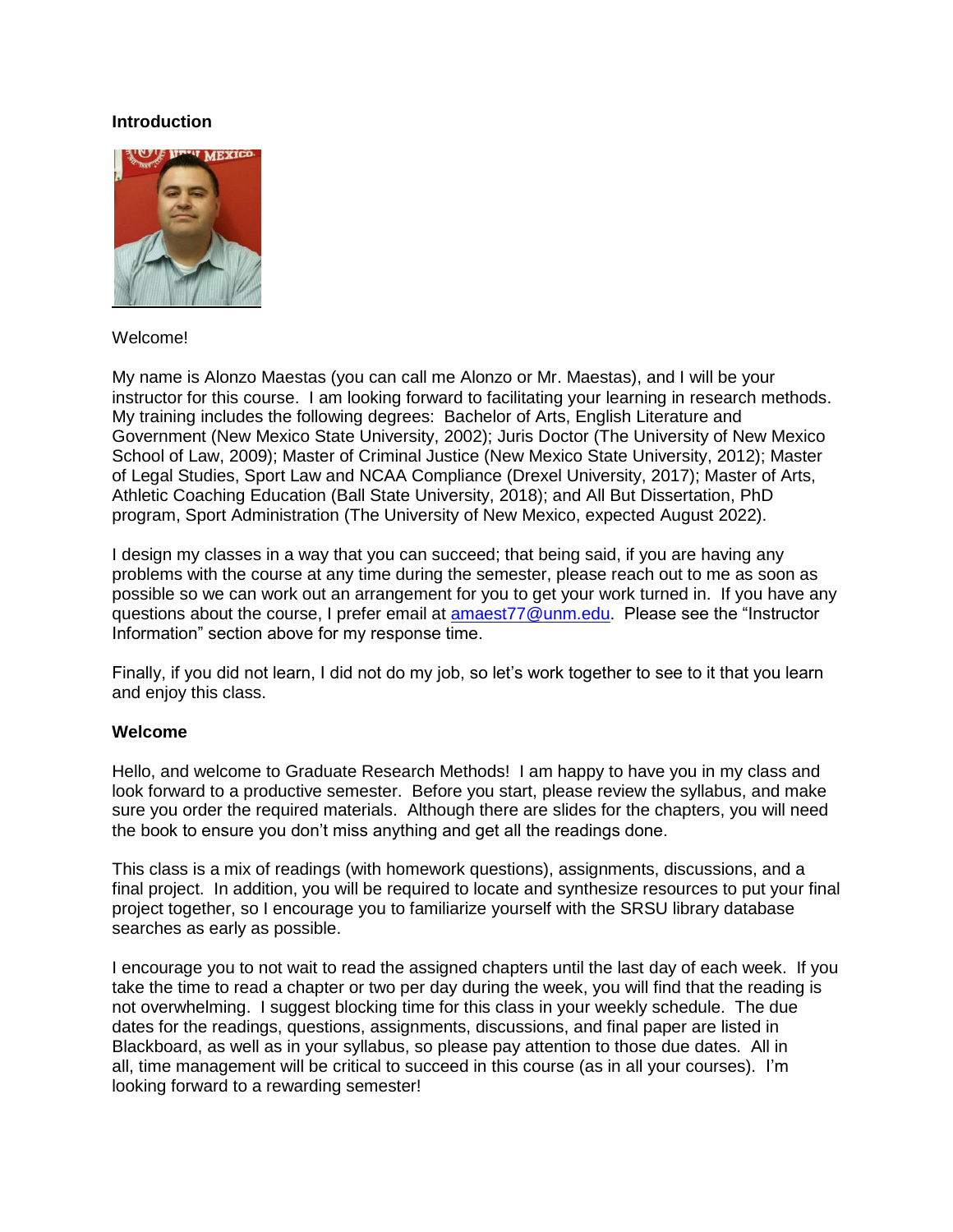# **Getting Help**

# **SRSU Graduate Center**

The Graduate Student Center, located in BAB 104, provides resources and services for all SRSU graduate students. There is a computer lab with desktop computers and a networked printer/copier/scanner; laptop computers, which can be checked out; a projector and screen for rehearsing student presentations; and a conference room for group study. Both Alpine and distance education students can receive writing and other assistance by calling 432-837-8524.

#### Blackboard

Navigating Blackboard and this course is essential to your success as a student. If you have problems submitting assignments, contact the support staff listed below.

Mon-Fri 9:00 am - 6:00 pm: Sandy Bogus, [sbogus@sulross.edu;](mailto:sbogus@sulross.edu) phone 432-837-8523

Sat-Sun 11:00 am - 6:00 pm: Rusty Klein, [rklein@sulross.edu;](mailto:rklein@sulross.edu) phone 432-837-8595

# McGraw Hill Connect

If you have any technical issues or questions, please contact McGraw-Hill's Customer Experience Group at 1-800-331-5094.

# **Computer and Digital Literacy Skills**

To be successful in this course, students are expected to be able to:

- Use a learning management system (LMS); specifically, Blackboard Learn
- Search the World Wide Web and efficiently use a web browser such as Firefox
- Have a basic understanding of their computer operating system
- Use Adobe Reader to view and download PDF documents
- Use email
- Play audio/video files
- Use online libraries and databases to locate and gather appropriate information
- Create and submit files in commonly used word processing formats (specifically Microsoft Office Word)
- Properly cite information sources

#### **Netiquette**

When posting or emailing, please remember that professionalism is not only encouraged, but expected. You are practicing your written and electronic communication skills and want to form good habits before you go out in the work force.

On that note, when posting on the Discussion Board, please keep in mind the following:

- Please be courteous. Don't flame (i.e., post insults, invective, or other personally disrespectful comments) or post flamebait (i.e., deliberately provocative or manipulative material intended or likely to elicit flames).
- Please be careful in the use of sarcasm and irony. Online communication lacks the subtle nonverbal cues that help us interpret such rhetorical flourishes in face-to-face settings, so that it is easy to miss the point or misunderstand. More importantly, it is easy to give or take offense where none is intended. Accordingly, give people the benefit of the doubt, and if you are misunderstood, don't get defensive.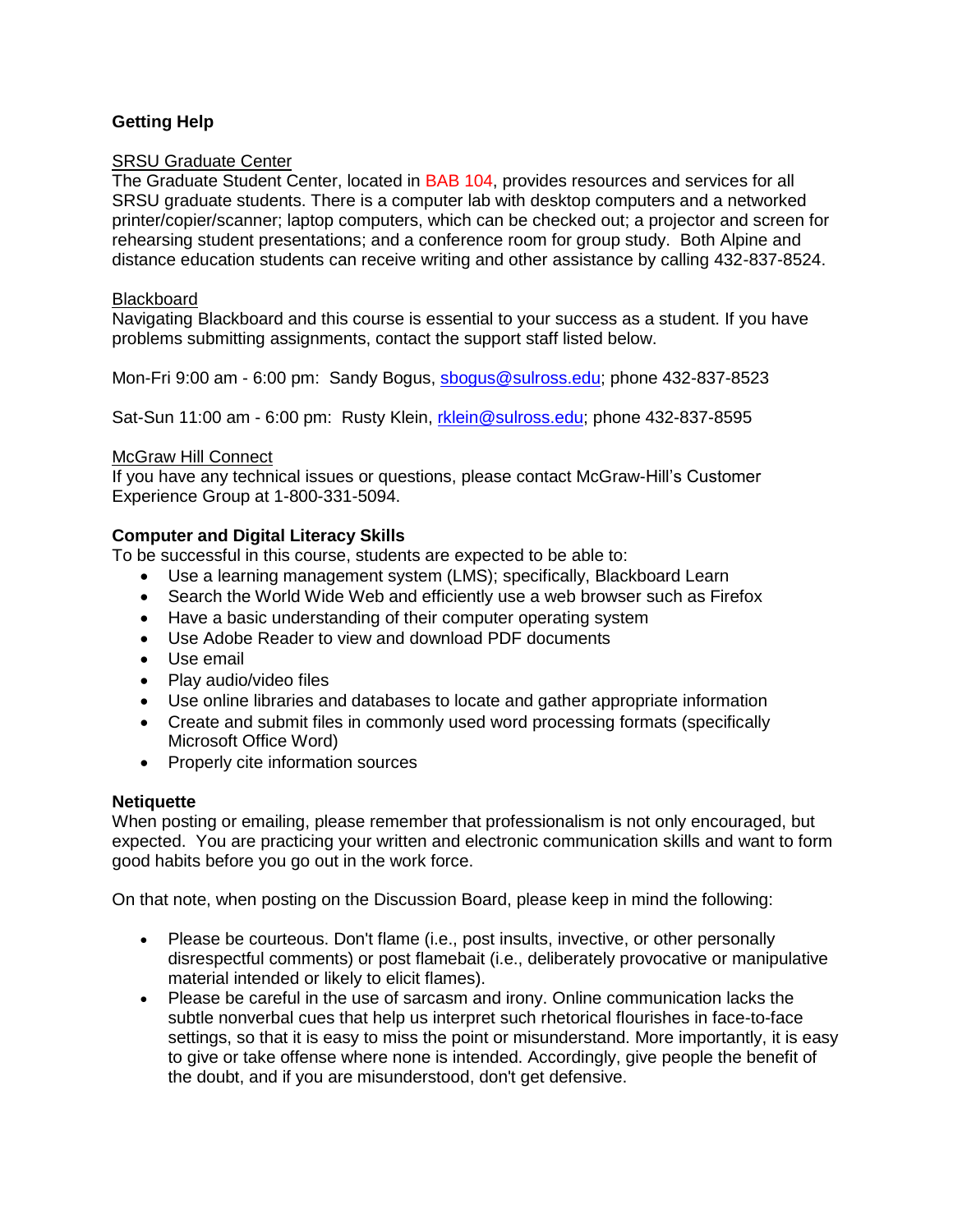- Avoid typing in all capital letters, as this is considered to be shouting and is considered rude.
- Limit the use of emoticons (emotion icons) to introductions and less formal communication.
- Use proper grammar and spelling. Avoid abbreviations and informal language. Text messaging abbreviations are not appropriate.
- Be tolerant of those who are still learning how to use this forum (e.g., people who accidentally send multiple copies of the same message, PEOPLE WHO FORGET AND LEAVE THEIR CAPS LOCK KEY ON WHEN TYPING).
- Don't post excessively or monopolize the conversation. Remember that multiple shootfrom-the-hip posts are much less effective than fewer carefully-thought-out ones, and that patience in responding will encourage more contributors with a wider variety of ideas and perspectives to participate.

In addition to the above, please keep in mind the following:

- A professional and respectful tone is expected for all course communication.
- Respect the privacy of your classmates and what they share.
- Understand that we may disagree and that exposure to other opinions is part of the learning experience.
- Be respectful of the views and opinions of others. We are in this together. Before posting a comment, ask whether you would be willing to make the same comment face-to-face.
- Always give proper credit when referencing or quoting another source.
- Be careful with acronyms. If you use an acronym, it is best to spell it out first, then put the acronym in parentheses afterward. For example: Frequently Asked Questions (FAQ)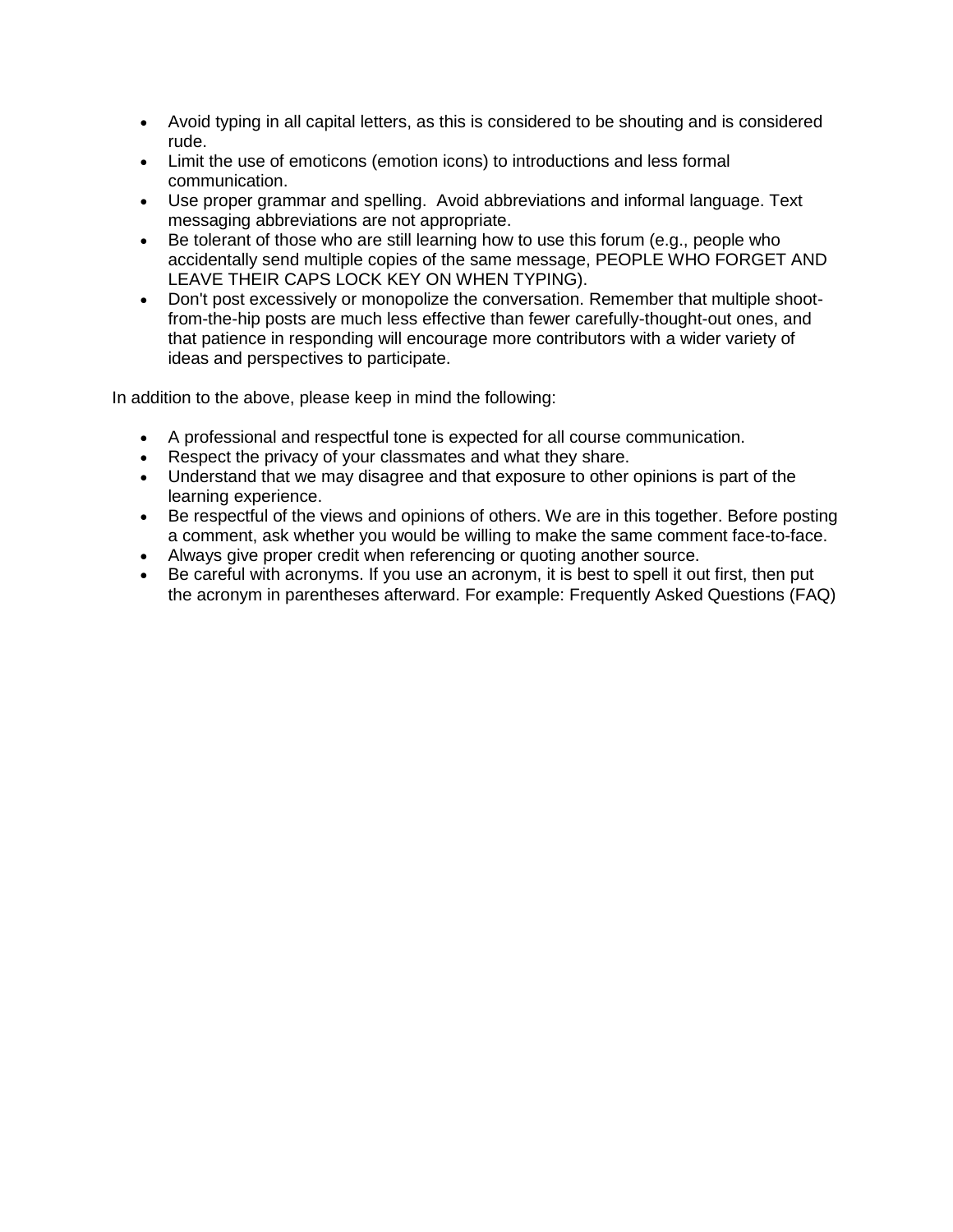# **Methods of Evaluation (See below 'Course Requirements' for more details)**

| <b>Outcome Measure</b>                               | <b>Points</b><br>per unit | <b>Available</b><br><b>Points</b> | Percentage<br>of Grade |
|------------------------------------------------------|---------------------------|-----------------------------------|------------------------|
| <b>Connect LearnSmart Chapter Readings Questions</b> | 14                        | 350                               | 35%                    |
| <b>Discussions</b>                                   | 50                        | 250                               | 25%                    |
| <b>Assignments 1 and 2</b>                           | 100                       | 200                               | 20%                    |
| <b>Assignment 3</b>                                  | 50                        | 50                                | 5%                     |
| <b>Chapters 1 through 3 Rough Draft</b>              | 50                        | 50                                | 5%                     |
| <b>Final Project</b>                                 | 100                       | 100                               | 10%                    |
| <b>Total/Final Grade*</b>                            | --                        | 1000                              | 100%                   |

\*Letter grading as per SRSU policy will be used in this course.

Note: Satisfactory progress in the HHP program means a cumulative GPA of 3.0 in all core classes (e.g. everything leading up to the final practicum course). In most cases, this means a 'B' or better in each class is considered satisfactory progress.

# **Late Work Policy**

All coursework must be submitted by the provided due dates in Blackboard or Connect. Late work will be subject to the following deductions: Discussions/Responses/Assignments/ Quizzes/Final Projects carry a 5% deduction per day late; up to 30% maximum deduction. LearnSmart readings must be completed by the due date for credit.

# **All Course Requirements Deadline**

Due to the time requirement for grading purposes, all course requirements must be submitted/completed by the 'Course Requirements Deadline' of *Tuesday in Week 8 at 11:59pm*  to be counted for credit towards the final letter grade in this course. There will be no exceptions to this policy. Late deductions will apply as per above policy.

# **Academic Dishonesty or Misconduct**

Sul Ross State University is committed to the highest standards of integrity and ethical conduct. Participating in behavior that violates academic integrity (plagiarism, etc.) will result in disciplinary action and may include receiving a failing grade for the assignment, failing the course, and suspension and/or dismissal from the University.

# **Drop Policy**

Students are responsible to register and withdrawal from courses themselves, either through Banner (LoboOnline) or by contacting the University Registrar by published deadlines. For information regarding enrollment/registration changes please review the website at: <http://www.sulross.edu/page/967/schedule-changes-withdrawals>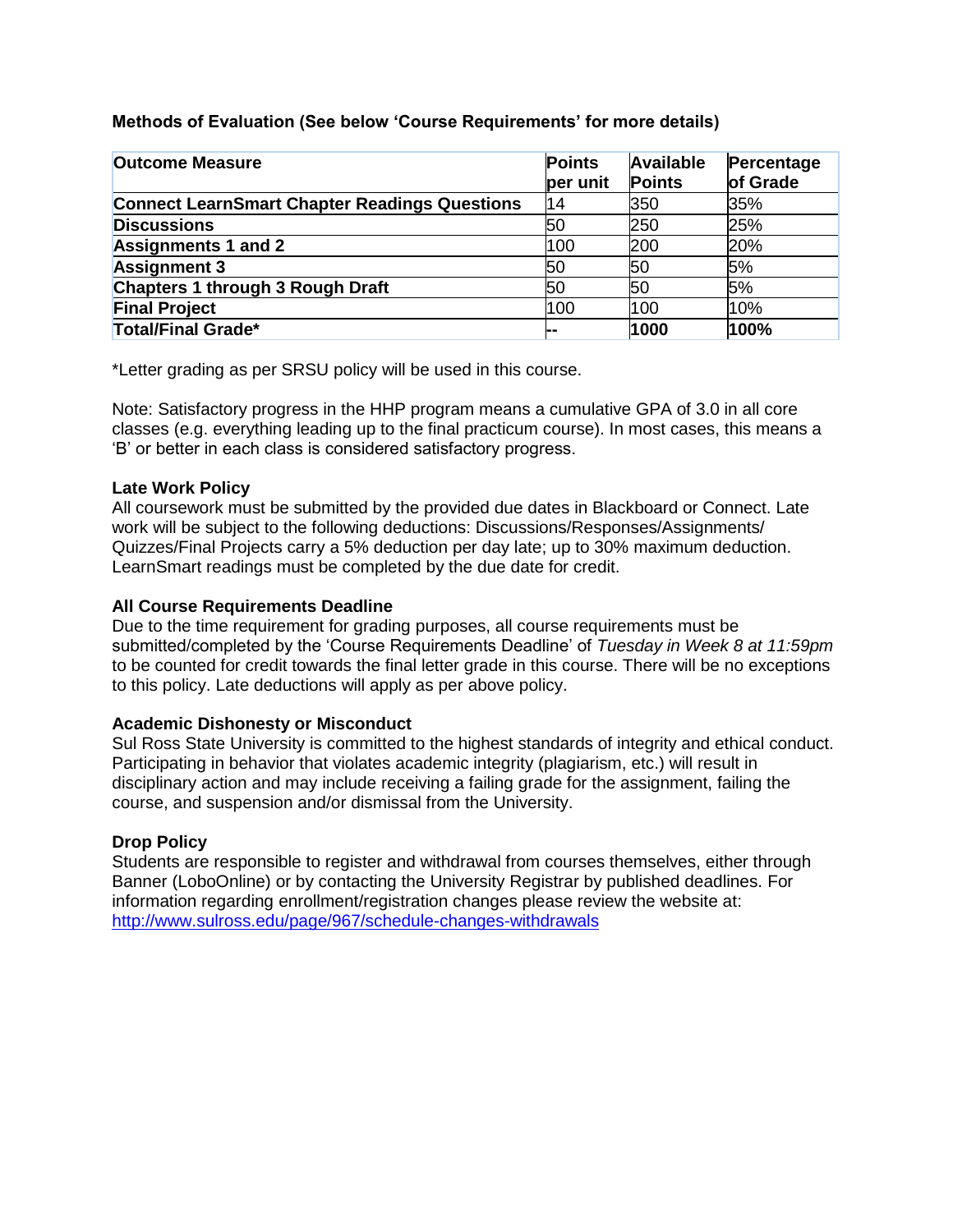# **Tentative Course Calendar**

| <b>Week</b>             | <b>LearnSmart Chapters</b>  | <b>Assessments</b>                                                                                  |
|-------------------------|-----------------------------|-----------------------------------------------------------------------------------------------------|
| 1 (Mar 14<br>Mar 20)    | LearnSmart Chapters 1 - 6   | DUE: Discussion 1 (post by March 18,<br>response by March 20)                                       |
|                         |                             | DUE: LearnSmart questions (chapters $1 - 6$ )                                                       |
|                         |                             | <b>ASSIGNED: Assignment 1</b>                                                                       |
| 2 (Mar 21<br>- Mar 27)  | LearnSmart Chapters 7 - 12  | DUE: Assignment 1 (due March 27)                                                                    |
|                         |                             | DUE: Discussion 2 (post by March 25,<br>response by March 27)                                       |
|                         |                             | DUE: LearnSmart questions (chapters $7 - 12$ )                                                      |
|                         |                             | <b>ASSIGNED: Assignment 2</b>                                                                       |
| 3 (Mar 28<br>Apr 3)     | LearnSmart Chapters 13 - 16 | DUE: Assignment 2 (due April 3)                                                                     |
|                         |                             | DUE: Discussion 3 (post by April 1, response<br>by April 3)                                         |
|                         |                             | DUE: LearnSmart questions (chapters $13 - 16$ )                                                     |
| 4 (Apr $4 -$<br>Apr 10) | LearnSmart Chapters 17 - 20 | DUE: Discussion 4 (post by April 8, response<br>by April 10)                                        |
|                         |                             | DUE: LearnSmart questions (chapters $17 - 20$ )                                                     |
| 5 (Apr 11<br>– Apr 17)  | LearnSmart Chapters 21 - 25 | DUE: Assignment 3 (due November 18)                                                                 |
|                         |                             | DUE: Discussion 5 (post by April 15, response<br>by April 17)                                       |
|                         |                             | $DUE:$ LearnSmart questions (chapters 21 - 25)                                                      |
| 6 (Apr 18<br>– Apr 24)  |                             | DUE: ROUGH DRAFT, Chapters 1 – 3, due<br>April 24                                                   |
| 7 (Apr 25<br>- May 1)   |                             | USING INSTRUCTOR COMMENTS AND<br><b>RECOMMENDATIONS, CONTINUE WRITING</b><br>AND FINISH FINAL PAPER |
| 8 (May 2 -<br>May 4)    |                             | DUE: FINAL PAPER, CHAPTERS 1-3, DUE<br>BY TUESDAY, MAY 3, 2022, AT 11:59 PM                         |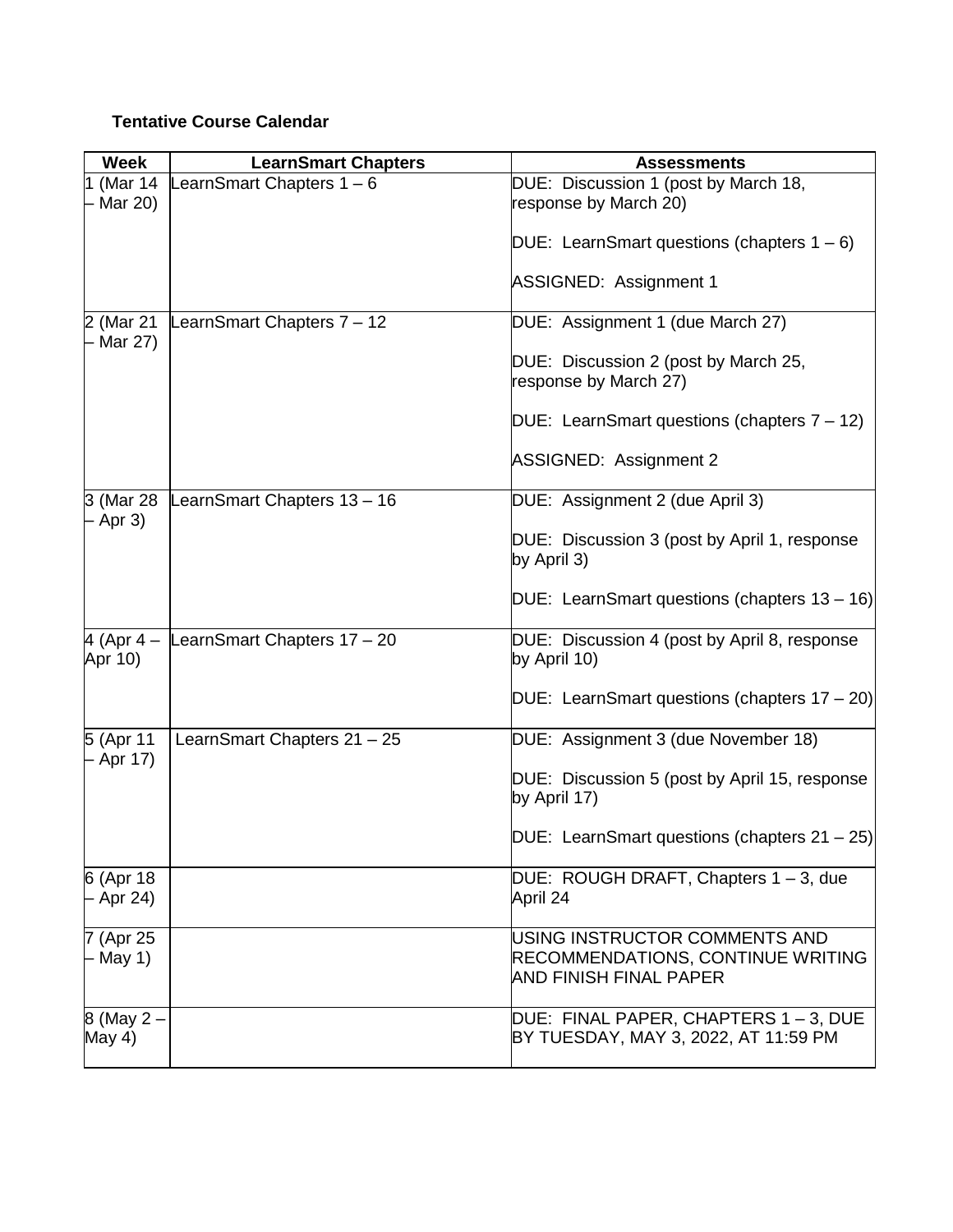# **Course Requirements**

#### Discussions

250 points total (Five discussions, 50 points per discussion)

## 'Posts'

Each post is worth 40 points. To create a thread, click on the hyperlink to the discussion and then click on create new thread. Put a short title and the week number in the subject line. Please only respond directly in the message area, no attachments.

# 'Responses'

Each response is worth up to 10 points. Under each discussion post, you must read and respond to one of your classmate's original discussion posts. Responses are due 48hrs after the original discussion due date. The response must be more than "good job," "I like what you said," etc. It must be a substantial response, as if you were having a discussion on the topic in class. Specifically, a substantial response would include, but not be limited to, adding to the discussion with further information you find (cite your source); asking relevant questions; as well as providing constructive criticism / a different viewpoint. Responses should be professional/academic responses and not chat room or informal language. To respond to another's post, click on their post and then choose reply. Title the subject of your response with your "Last name" and "response to Authors Last Name Week 3 post" (e.g., Maestas' response to Henderson's Week 3 post).

#### Connect LearnSmart Questions

350 points total (Twenty-five chapters, 14 points per chapter)

LearnSmart is an interactive reading program provided through McGraw-Hill Connect. These modules will guide you through each individual chapter asking questions to assess your knowledge along the way.

# **Assignments**

250 points total (Assignments 1 and 2, at 100 points each: Assignment 3 at 50 points)

The assignments provide a real-world / practical application of the course content. There will be two assignments at 100 points, each, and one at 25 points.

Rough Draft, Chapters 1 through 3 50 points

You will turn in a rough draft for your final paper.

Final Project 100 points

This Final Project will be Chapters  $1 - 3$  of your research proposal. Detailed instructions on this assignment are found in the Final Project Word document in Week 4 in Blackboard.